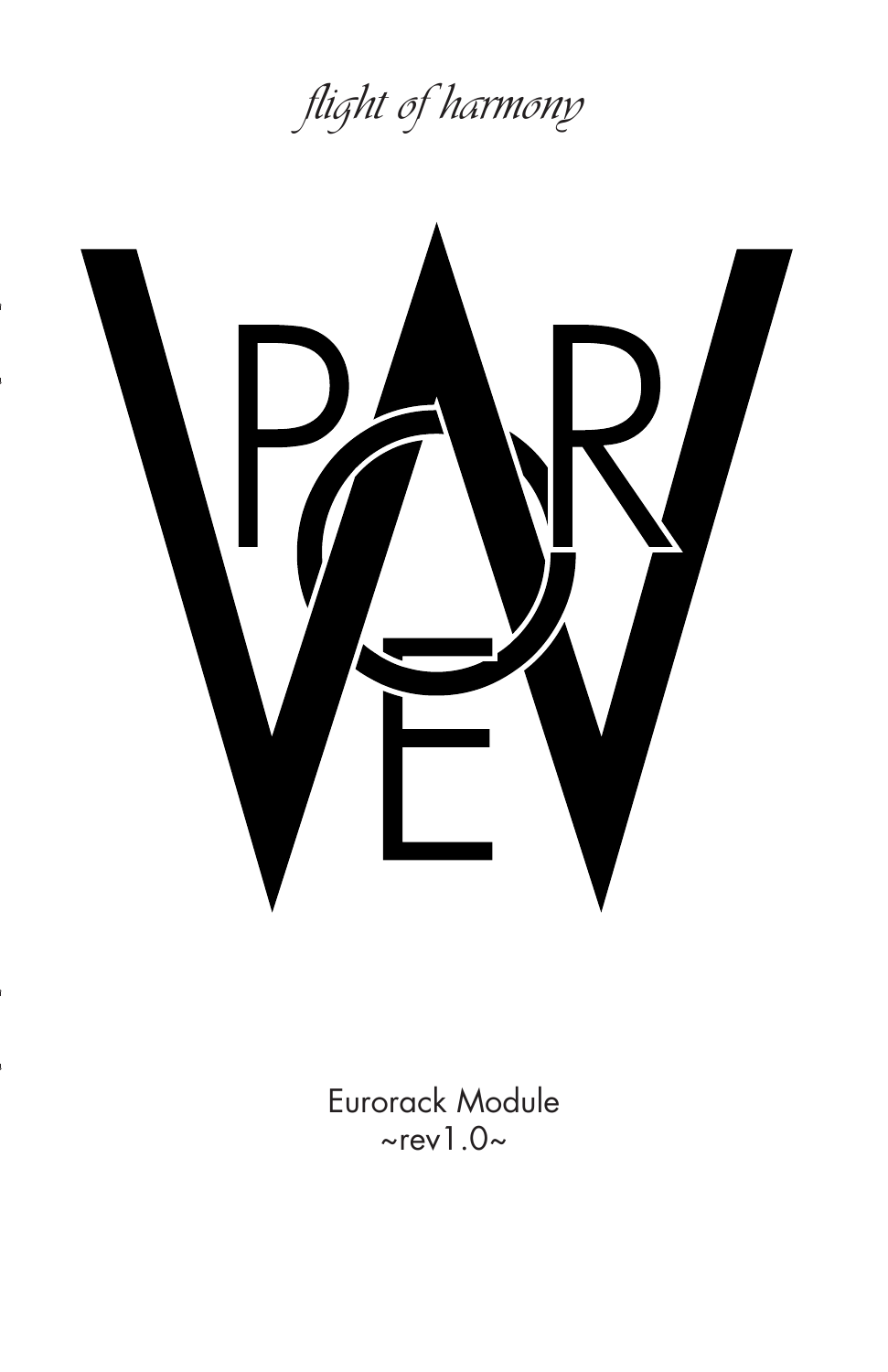

**Components** 

| Assembled POWER module                    |
|-------------------------------------------|
| 13" 18AWG DC power harness                |
| M3x0.5x6mm Stainless-Steel machine screws |
| M3 Nylon washers                          |

#### **Specifications**

| Module width           | 10 h.p.          |             |
|------------------------|------------------|-------------|
| Input voltage          | 12VAC            |             |
| Maximum current output | $I_{v_{+}} = 1A$ | $I_v = -1A$ |
| Output voltage         | ±12VDC           |             |

### What is it?

This one is pretty straightforward: a power supply for your modular synthesizer rig. No sweet spots, no easter eggs, it just makes juice.

POWER was designed with portable racks in mind - shallow depth, reduced weight, and keeping the mains transformer outside of the case to eliminate related noise and heat -- but it can be used to supply any compatible system.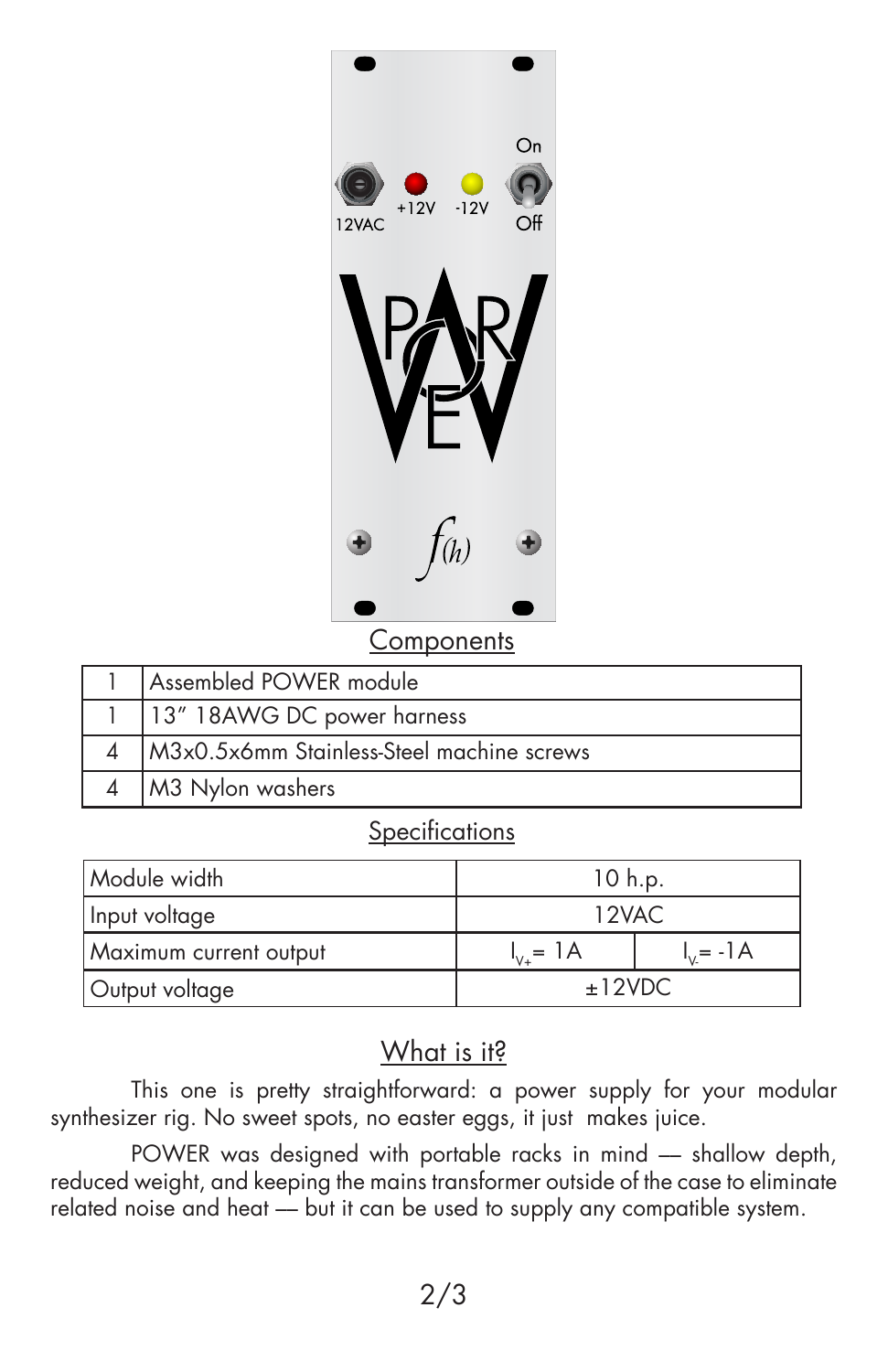# Usage

The standard AC wall adapter (if you purchased the standard unit) is rated for 1 Ampere (A. K. A. 1 Amp, 1A, 1000mA), as is the POWER module itself. For best performance – and this applies to ALL electronics, by the way – you should never run POWER at its maximum rating. A 60% load (600mA) is the practical limit for best performance. If you need/want to run it up to 75% or 80%, a greater capacity adapter is needed to maintain performance. Adapters get hotter as more power is drawn from them, which increases the internal resistance and thusly reduces the performance. A 1500mA rated adapter is recommended. The adapter plug must be a 2.1mm x 5.5mm x 9.5mm barrel-type plug.



### **Connections**

The output connectors are standard 0.25" width male quick-connect terminals, compatible with the standard Doepfer PSU harnesses and distribution board terminals.

> $T+1$  &  $T+2$ : +12V T-1 & T-2: -12V TG1 & TG2: System ground

### Compensation jumpers

 Power supplies are infamous for mysteriously becoming unstable. Their performance is dependent upon the type of load they are powering, and no two systems are the same. As I have dealt with this sort of problem in the past, there are provisions on the PCB to adjust the regulator output capacitors to tailor output performance to your specific load characteristics.

The existing jumpers  $-$  JP1(V+) & JP2(V-) – bypass these provisions, and are required

for normal operation. The positions marked JP3 & JP4 are connected in parallel with C4 and C8, respectively, and can be used to increase the regulator output capacitance. Cut JP1 or JP2 as necessary to reduce the output capacitance.